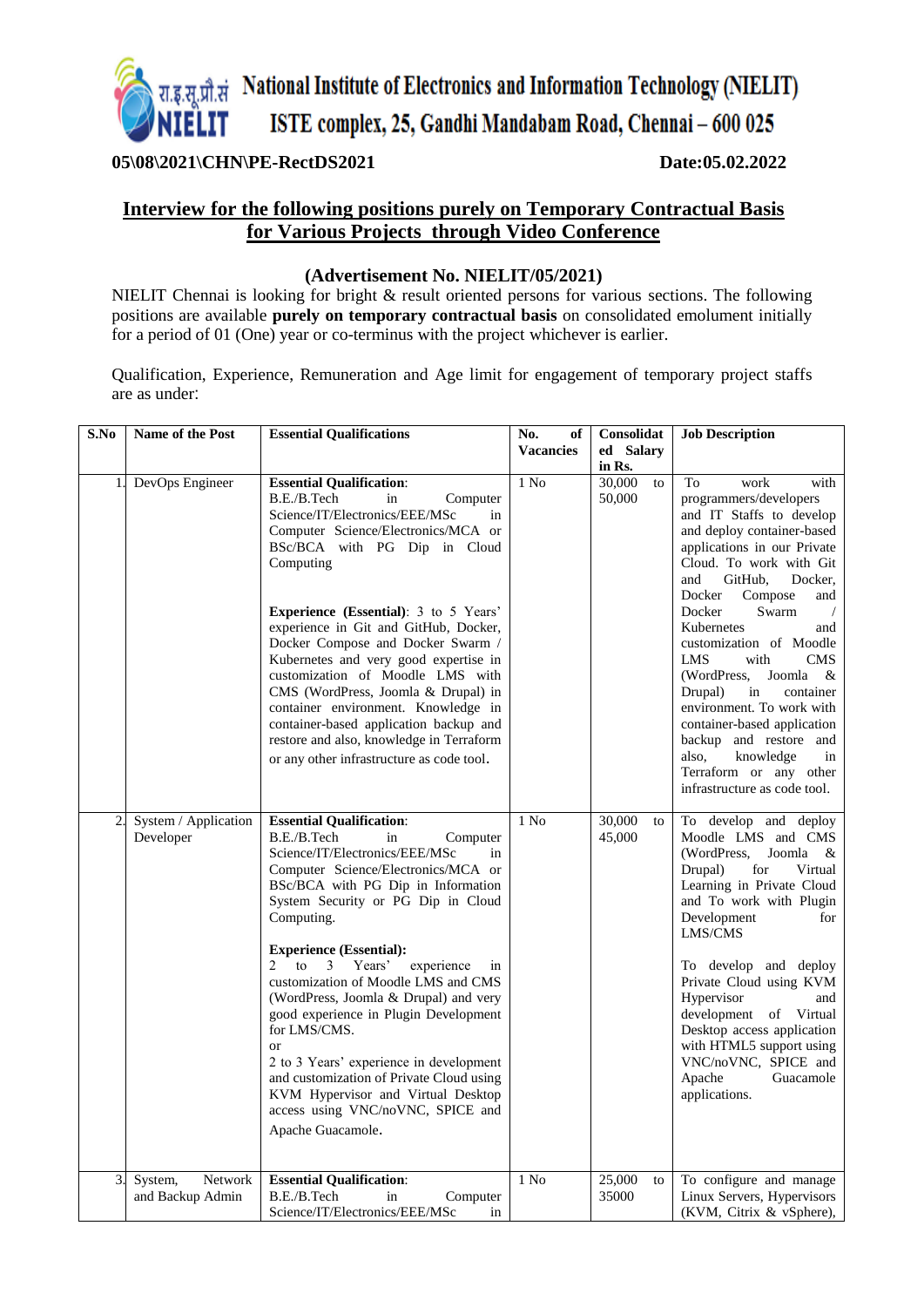

# National Institute of Electronics and Information Technology (NIELIT) ISTE complex, 25, Gandhi Mandabam Road, Chennai - 600 025

|                |                        |        | Computer Science/Electronics/MCA or<br>BSc/BCA with PG Dip in Information<br>System Security or PG Dip in Cloud<br>Computing.<br><b>Experience (Essential):</b><br>2 Years' experience in Linux Server<br>Administration,<br>Hypervisor<br>Configuration and Management (KVM,<br>Citrix & vSphere), Virtual Networking<br>using Open vSwitch and Backup Server<br>Configuration & management using<br>Veeam or Vembu or any similar<br>solution. Knowledge in Docker, Docker<br>Compose and Grafana.                                                                                                                                                                                           |                  |                  |    | Virtual Networking using<br>Open vSwitch and Backup<br>Servers like Veeam or<br>Vembu or any other similar<br>application. To configure<br>and<br>manage<br>Docker,<br>Docker<br>Compose<br>and<br>Grafana.                                             |
|----------------|------------------------|--------|------------------------------------------------------------------------------------------------------------------------------------------------------------------------------------------------------------------------------------------------------------------------------------------------------------------------------------------------------------------------------------------------------------------------------------------------------------------------------------------------------------------------------------------------------------------------------------------------------------------------------------------------------------------------------------------------|------------------|------------------|----|---------------------------------------------------------------------------------------------------------------------------------------------------------------------------------------------------------------------------------------------------------|
| $\overline{4}$ | Resource<br>(Accounts) | Person | <b>Essential:</b><br>Graduation<br>in<br>Commerce<br>from<br>recognized university/Institution<br>with<br>60% marks with Diploma in Finance.<br><b>Or</b><br>Post Graduate Degree in Commerce<br>from recognized university/Institution<br>with 60% marks.<br>Or<br>MBA (Finance) with 60% marks.<br><b>Experience:</b><br>Post qualification experience in the area<br>of commercial finance and accounts<br>preferably<br>in<br>Govt.<br>Organization/Autonomous<br>Body/PSU/Industrial Establishment of<br>repute and should also have working<br>knowledge of Tally and computer<br>preferably NIELIT 'CCC' or higher.<br>5 Years for (a)<br>2 Years for (b) and (c)<br>Age Limit: 40Years | 1 N <sub>0</sub> | 24,000<br>30,000 | to | 1. Recording day to day<br>transactions in Tally.<br>2. Preparation of Budget,<br>finalization of accounts and<br>conversant with Govt. of<br>India rules and regulations.<br>3. TDS and GST filing.<br>4. Assist in day to day<br>Accounts activities. |

## **Interview Date: 18/02/2022 at 10.00AM onwards**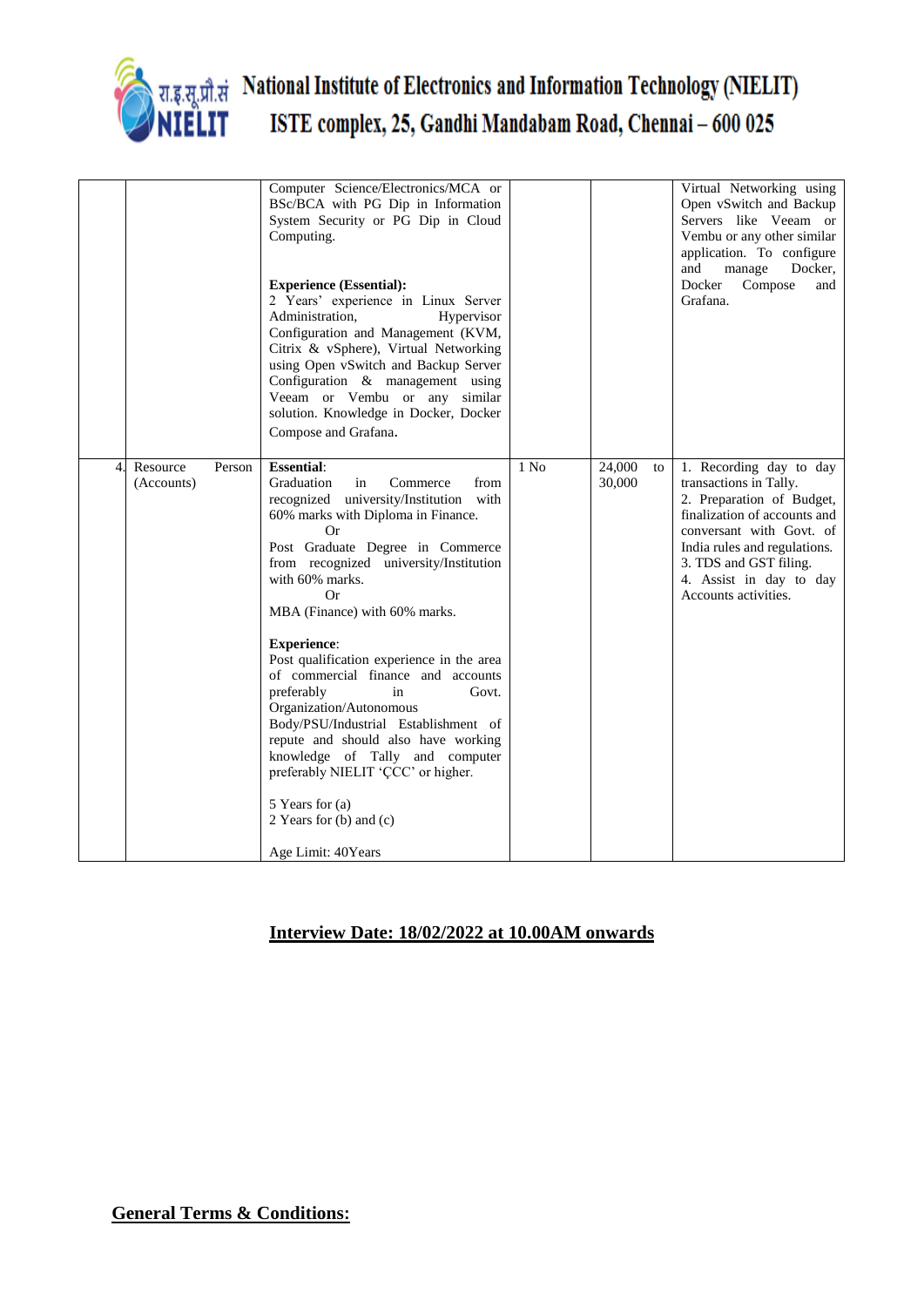# **National Institute of Electronics and Information Technology (NIELIT)** रा.इ.स्.प्रौ.सं ISTE complex, 25, Gandhi Mandabam Road, Chennai - 600 025

- **1.** Candidates fulfilling the above mentioned qualifications, experience, age etc., may **APPLY ONLINE** through website **[www.nielitchennai.edu.in](http://www.nielitchennai.edu.in/)** which will be available from 05.02.2022 to 16.02.2022 (Till 05:00PM). If candidate want to apply for more than one post may apply separately.
- **2.** If the candidate does not have a valid email id, he/she should create a new valid email id before applying online. Details regarding interview through Video Conferencing will be sent through email only.
- **3.** The candidates must upload self-attested copies of certificates of qualification, age, experience, detailed resume, etc. and passport size photographs **on portal**. Qualification mentioned above are through regular schemes only (**no part time**) and experience is post qualification only. Mere fulfilling the essential qualification/experience does not guarantee selection.
- **4.** Incomplete applications (i.e without photograph and applicable certificates etc.,) will not be entertained and will be summarily rejected.
- **5.** Shortlisted candidates will be informed for **Interview through Video Conferencing** on 17/02/2022 after verification of essential qualification and experience.
- **6.** Bad network connection/connection failure from any side during interview through VC will not be responsibility of NIELIT Chennai.
- **7.** Registration Fee (Non-Refundable): Rs. 200/- for all category per post.
	- **Mode of Payment**:
		- **Through Online/Net Banking/UPI through Account Details**:
		- **Name of Account Holder**: "NIELIT Chennai",
		- **SB Account No.** :31185720641,
		- **IFSC code**: SBIN0001669.
		- **Name of the Bank:** State Bank of India, Kottur (Chennai),
		- $\checkmark$  Kindly note Reference/UTR Number for further online application submission process.
- **8.** The selected candidate shall be paid consolidated emoluments and will not be paid any other financial benefits like Medical, HRA, and Transport etc.
- **9.** Number of vacancies may increase/decrease based on the final assessment or the recruitment process may stand cancelled and such changes will be made by NIELIT Chennai without any notice.
- **10.** Unless suitable candidates are found, posts shall not be filled.
- **11.** Selection of candidates for appointment to the above-mentioned positions will be based on the performance of the candidates in the online interview/online written test and as found eligible as per prescribed criteria.
- **12.** NIELIT reserves right to conduct online written test or skill test for screening of the candidates before interview, if felt necessary.
- **13.** The selected candidates will be offered contractual engagement on purely temporary contract basis for a period of one-year initially, which may be extended depending upon the performance of the candidate and requirement of NIELIT. These posts do not carry any entitlement for regularization in future.
- **14.** The contract appointment shall not confer any right for regularization/absorption or continuation of service in NIELIT, Chennai.